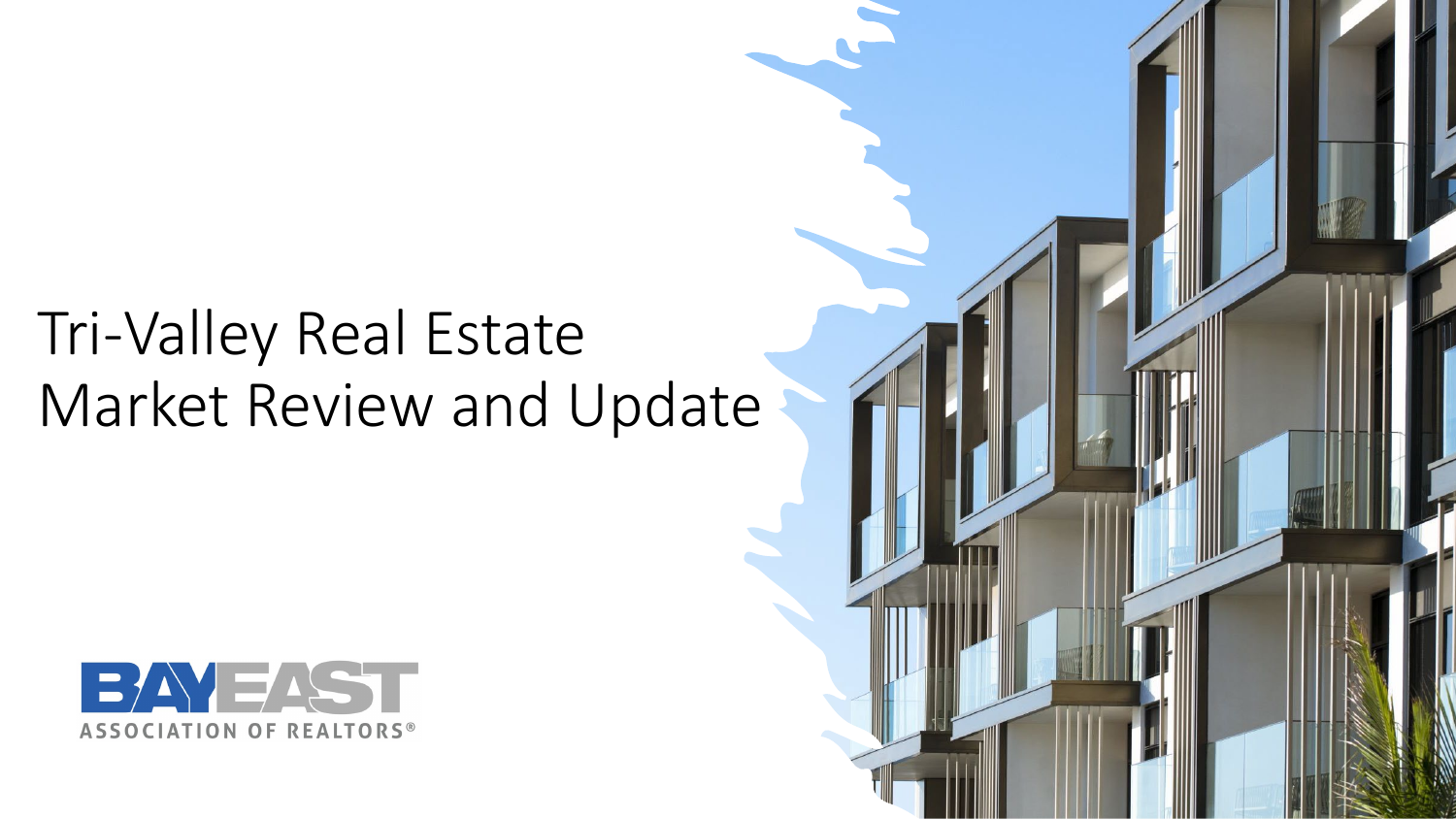# Average Number of Homes for Sale per Month

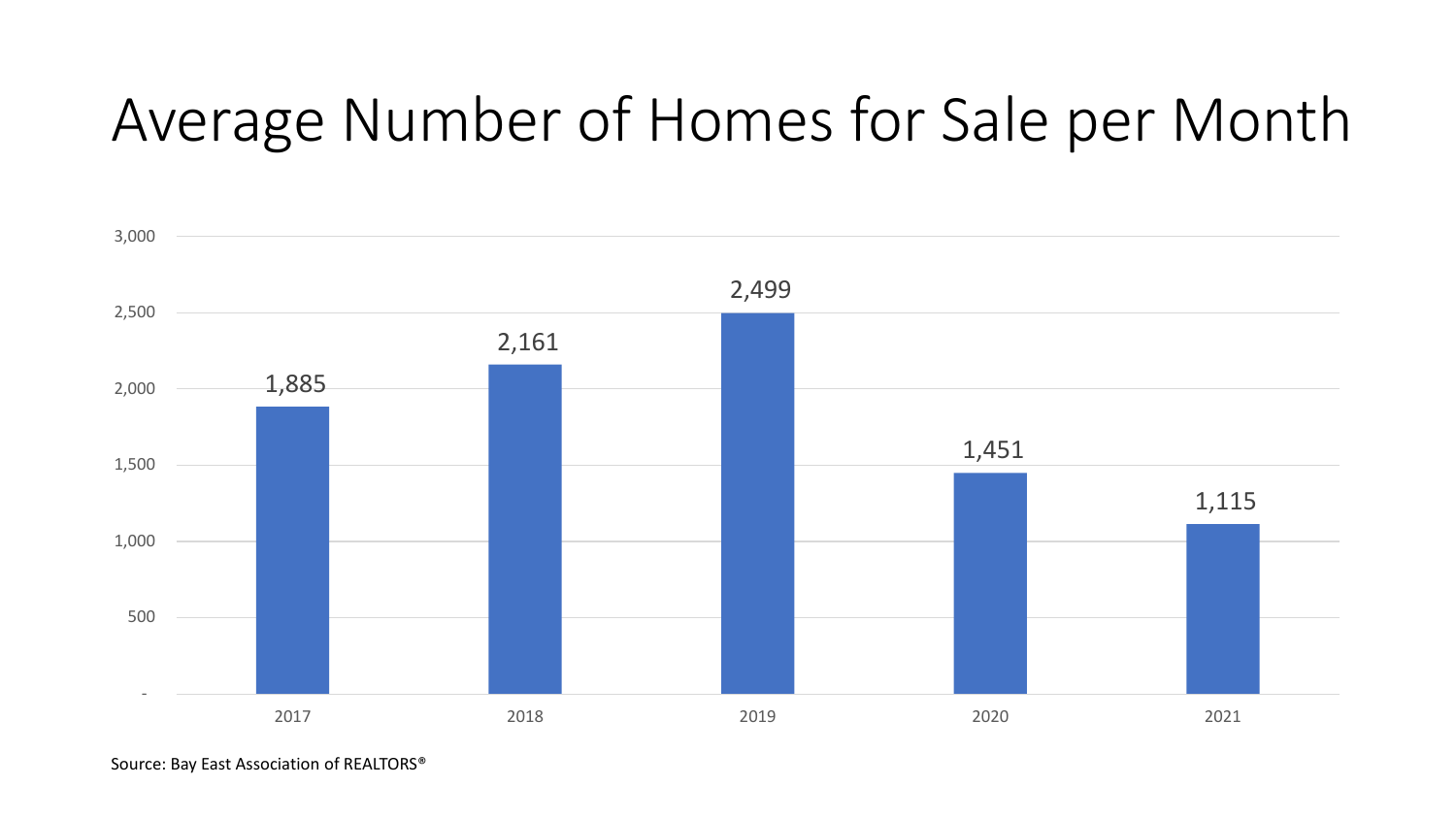## Median Sales Price in the East Bay

| \$1,400,000 |           |           |           |           |           |             |
|-------------|-----------|-----------|-----------|-----------|-----------|-------------|
| \$1,200,000 |           |           |           |           |           | \$1,147,500 |
| \$1,000,000 |           | \$810,975 | \$844,000 | \$844,500 | \$930,750 |             |
| \$800,000   | \$741,613 |           |           |           |           |             |
| \$600,000   |           |           |           |           |           |             |
| \$400,000   |           |           |           |           |           |             |
| \$200,000   |           |           |           |           |           |             |
| $\zeta$ -   | 2016      | 2017      | 2018      | 2019      | 2020      | 2021        |
|             |           |           |           |           |           |             |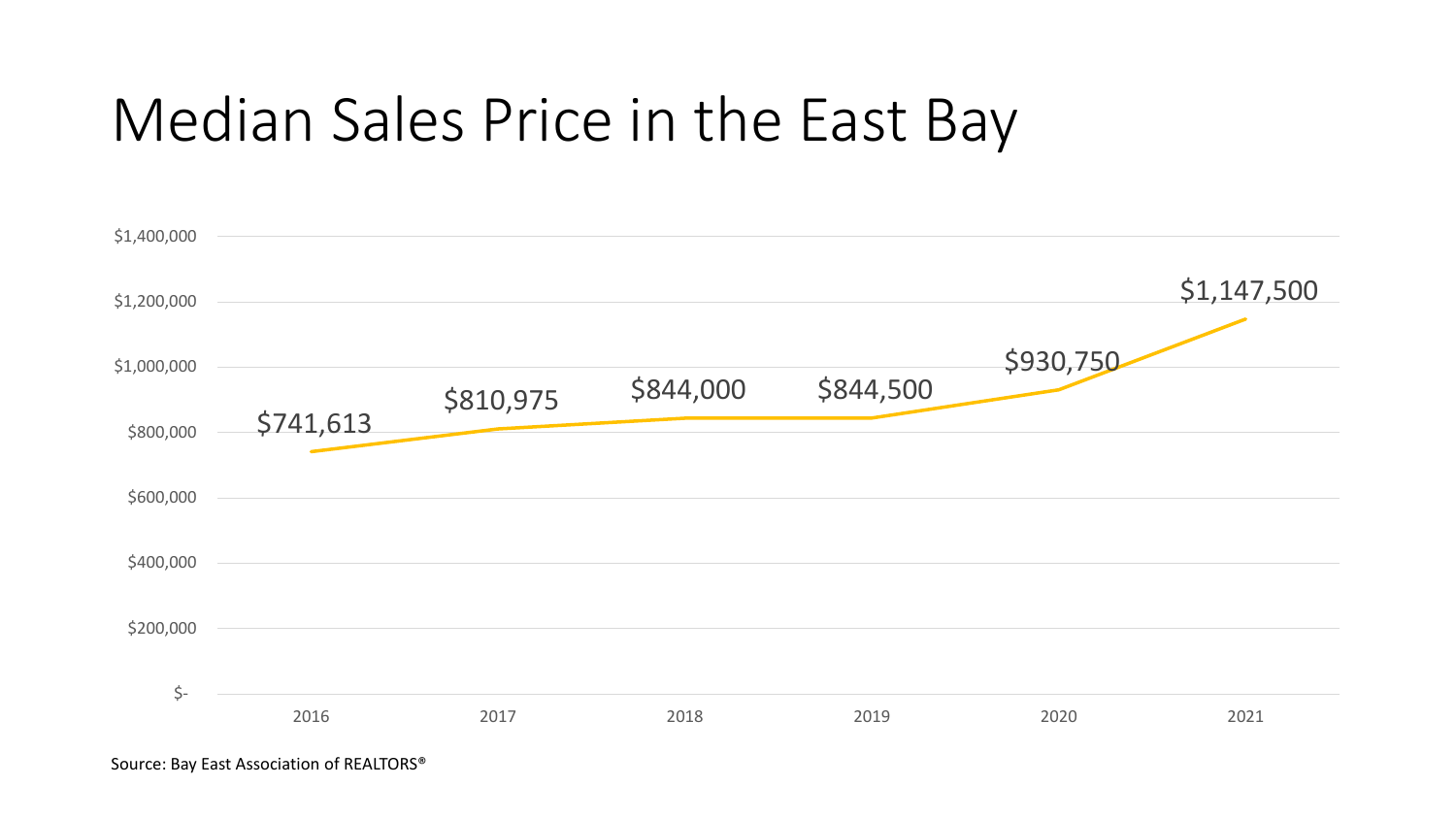## Homes Sold in the East Bay

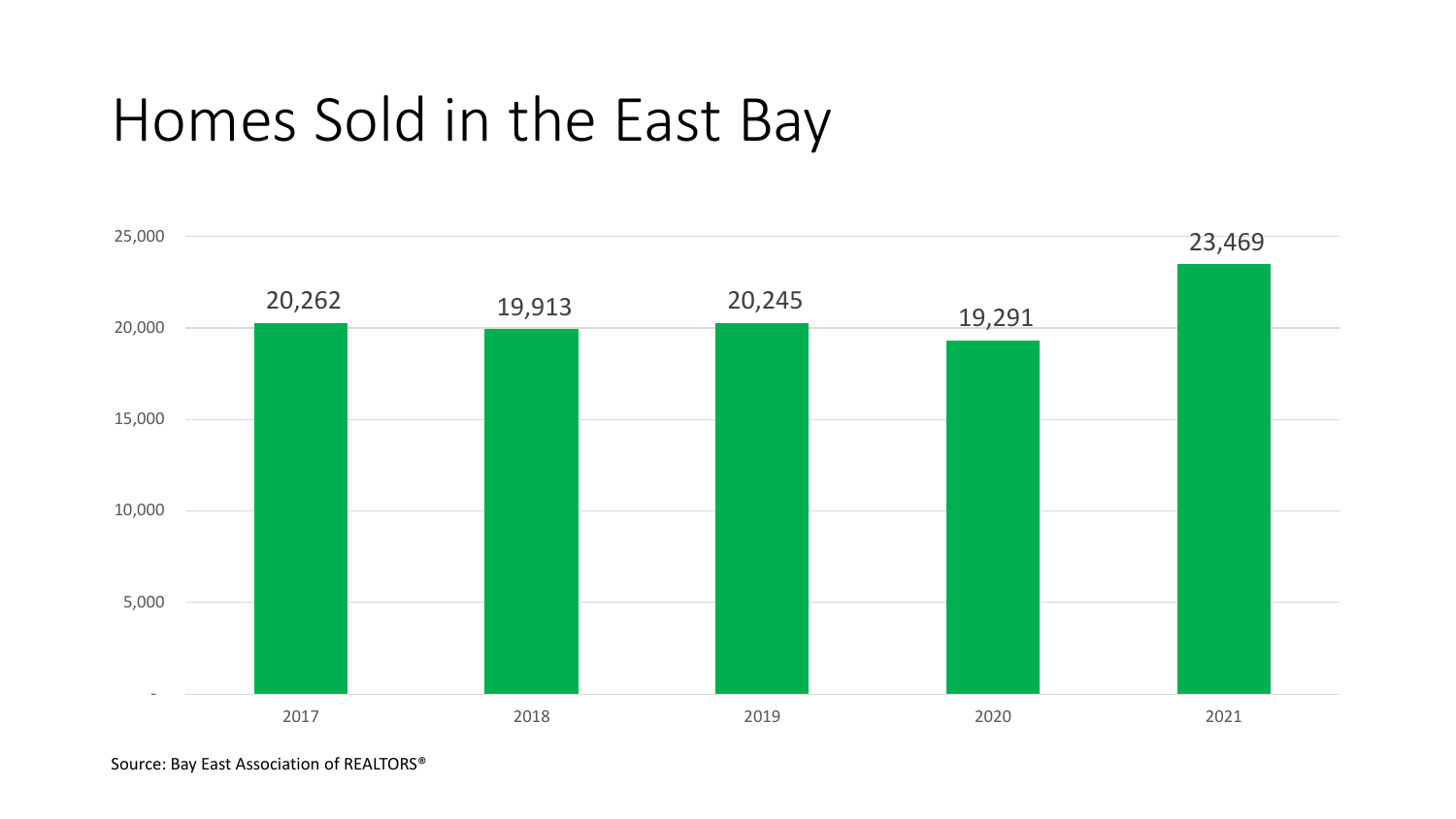## Average Days on Market in the East Bay

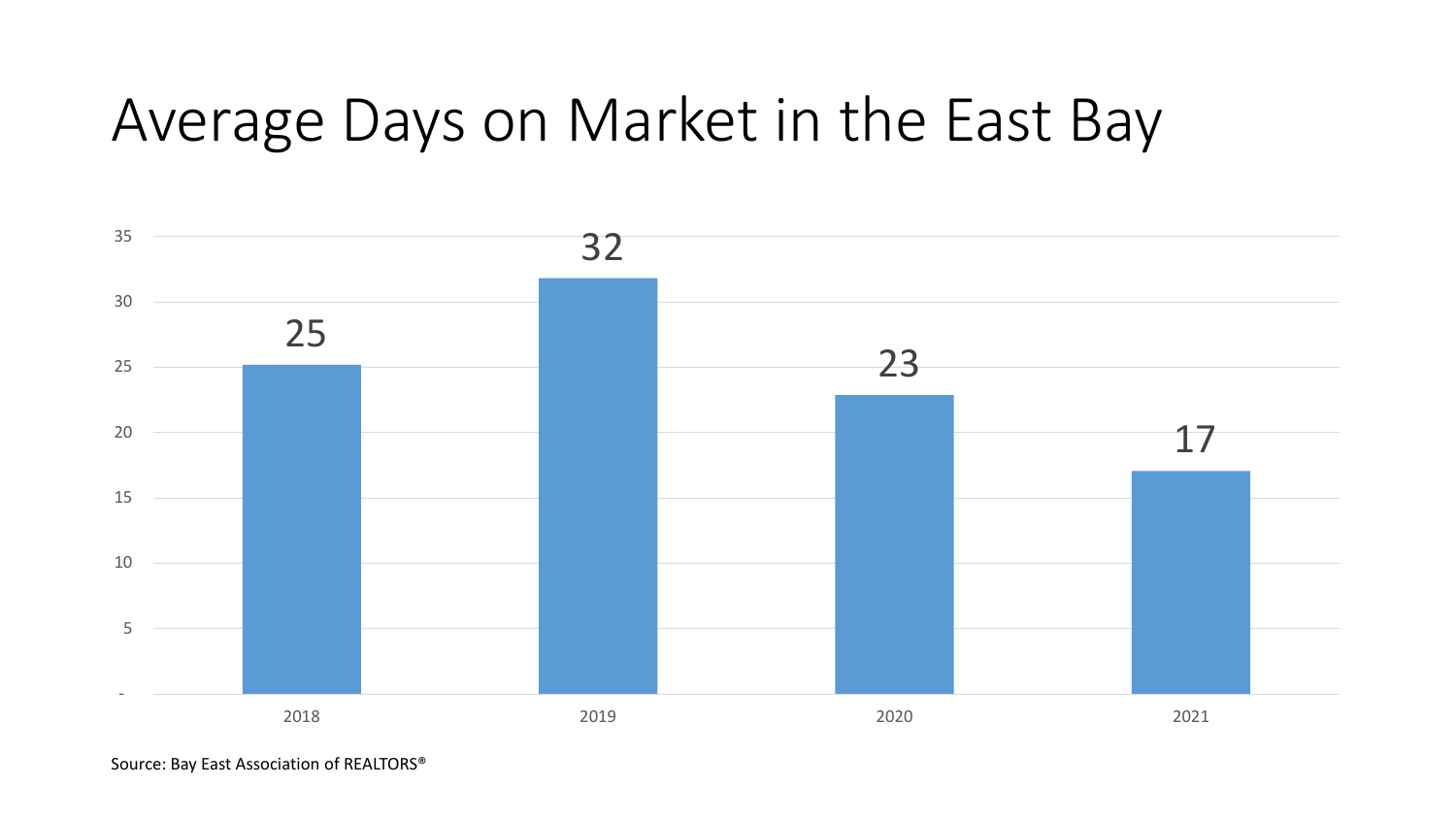## Pending Sales and Median Price in the East Bay

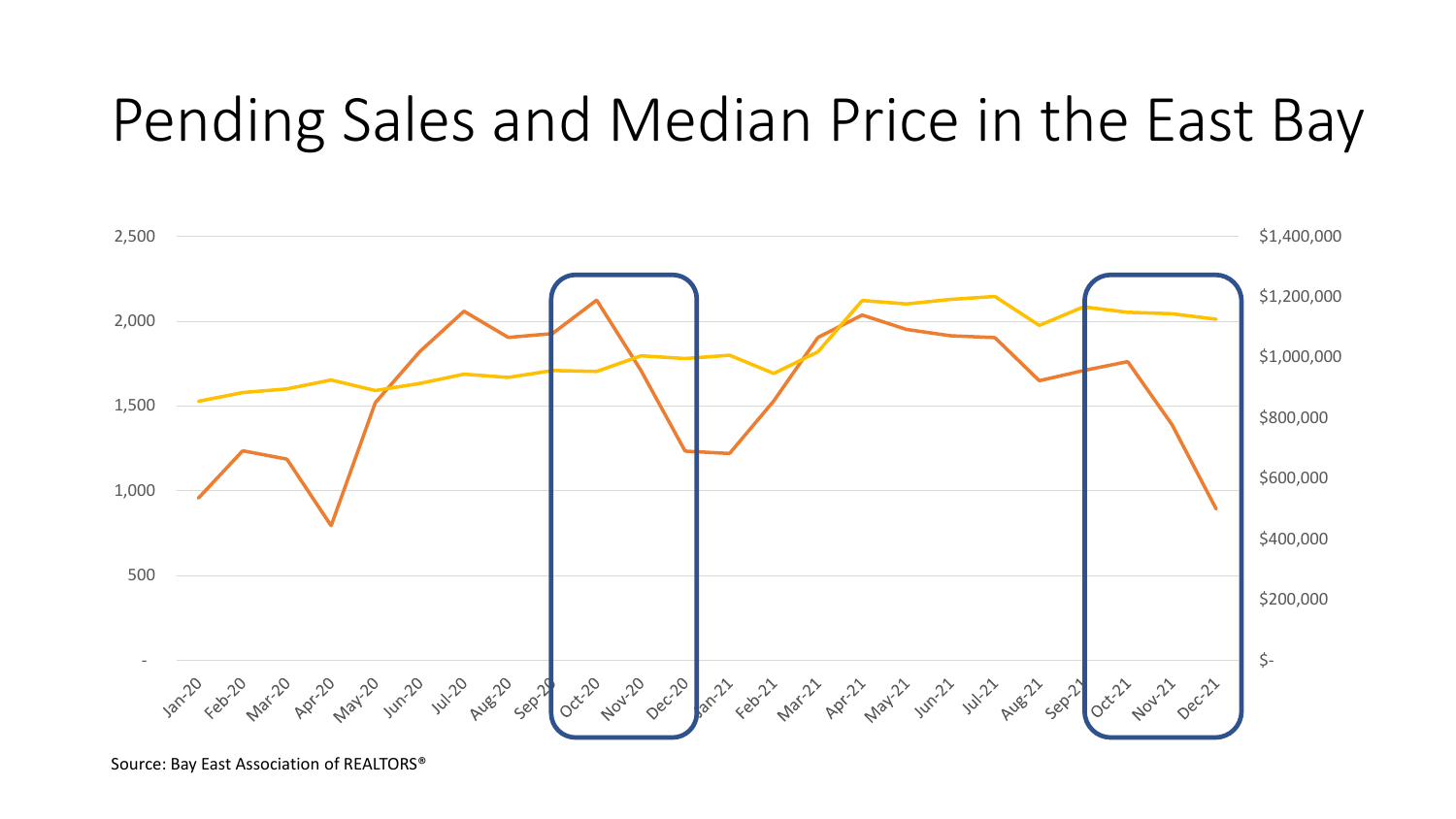# Tri-Valley Snapshot

*Danville, San Ramon, Dublin, Pleasanton, Livermore*



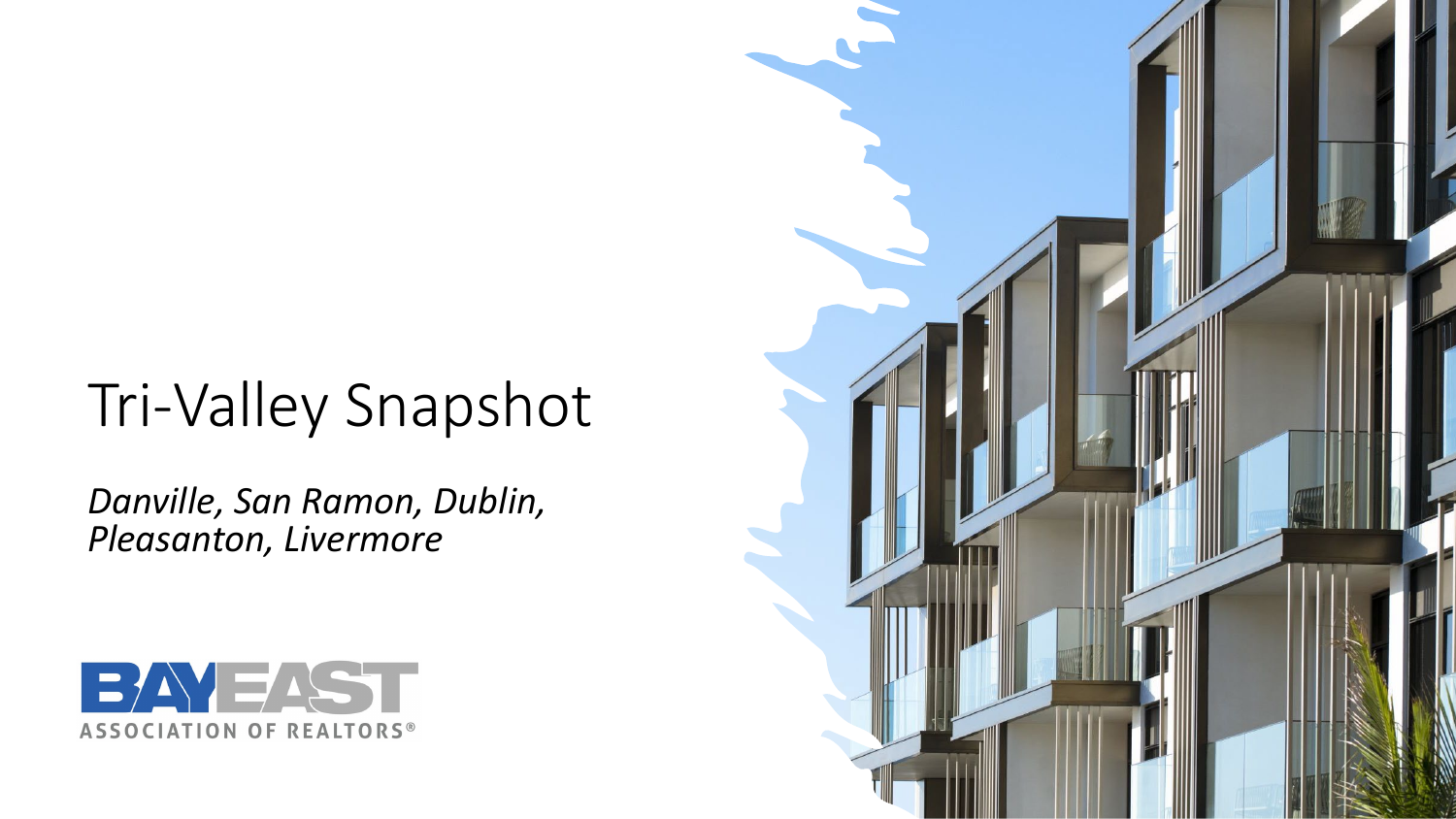### Inventory Snapshot

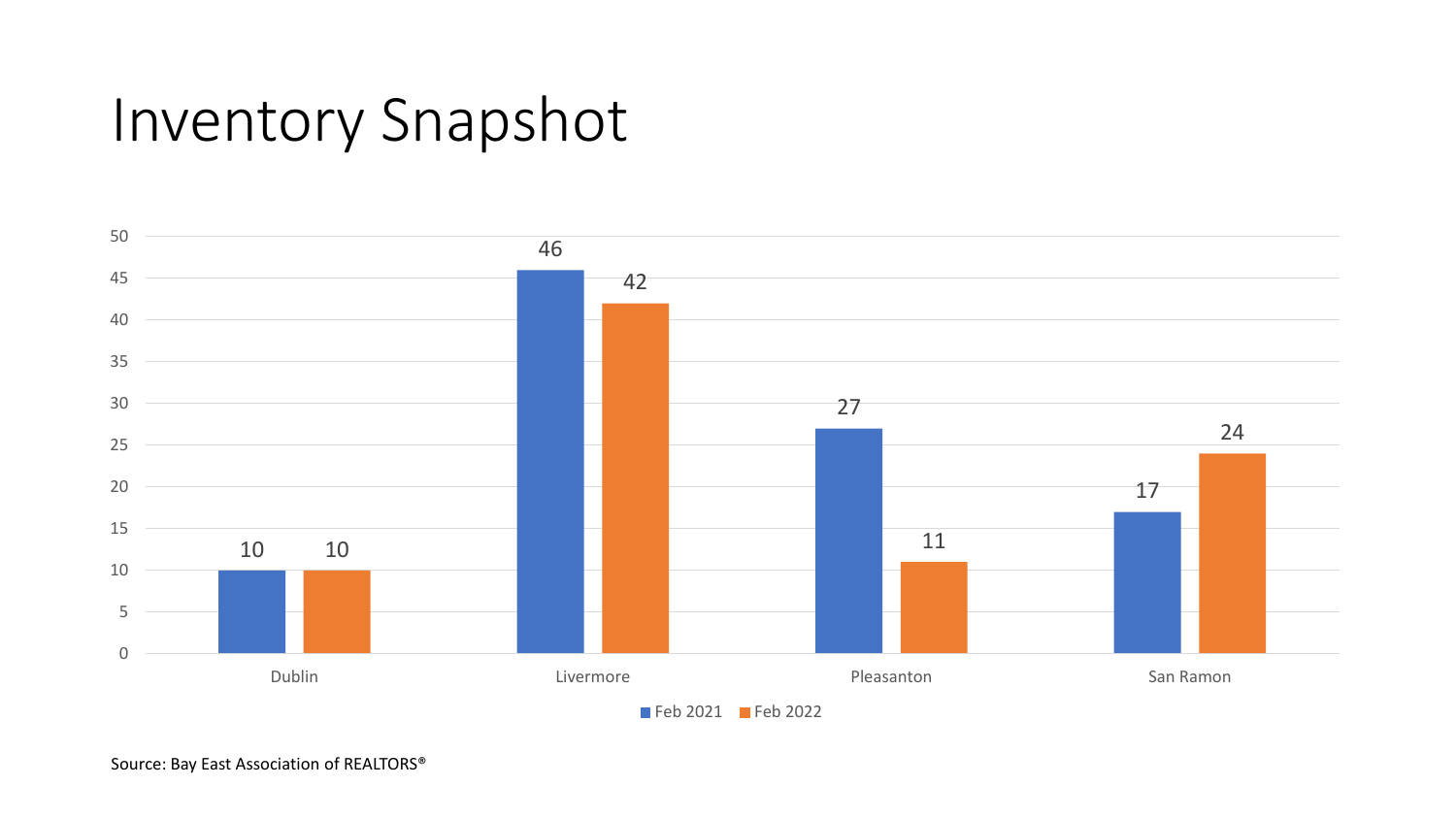## Median Sales Prices in the Tri-Valley

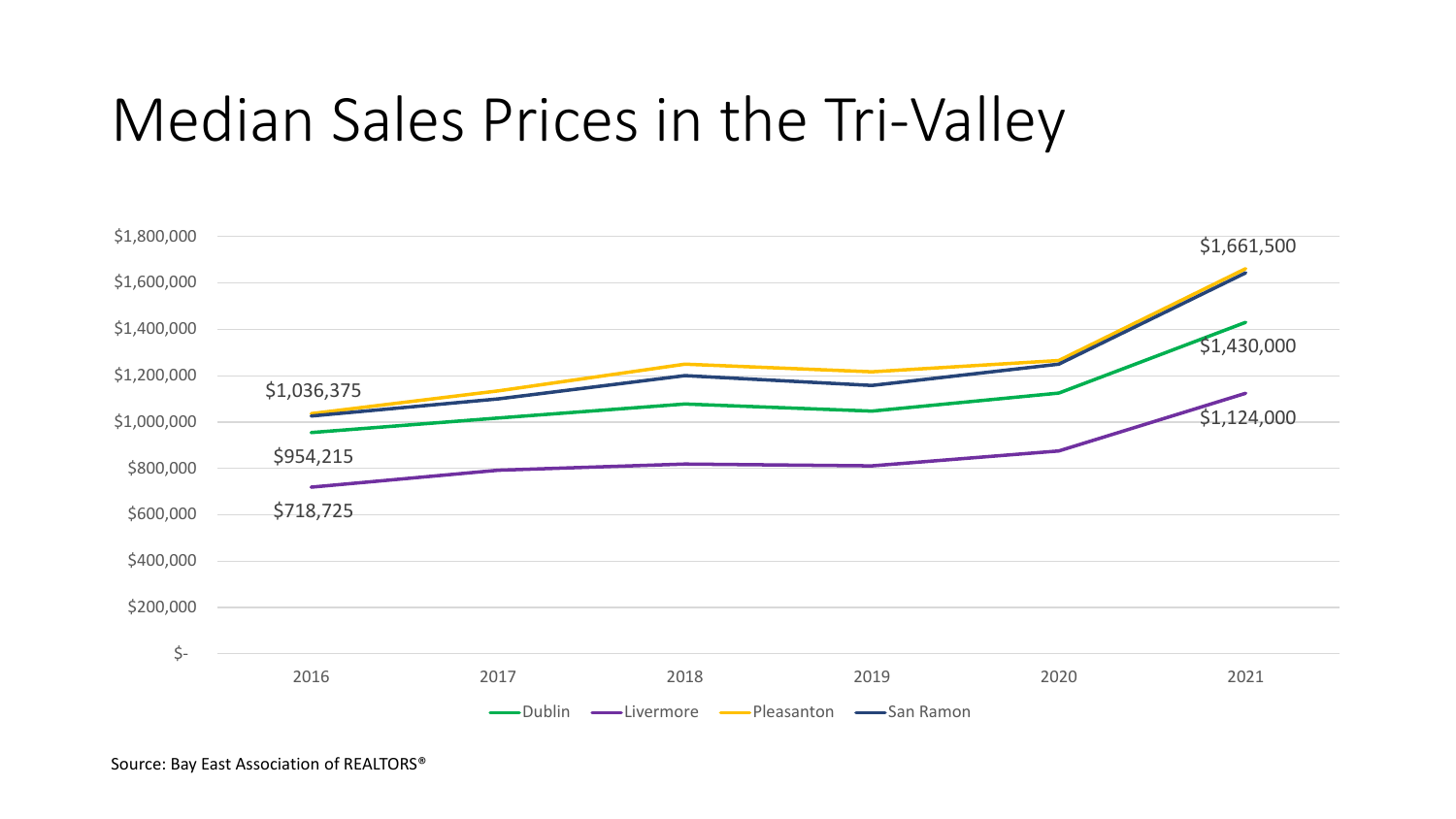# Sales Price Snapshot

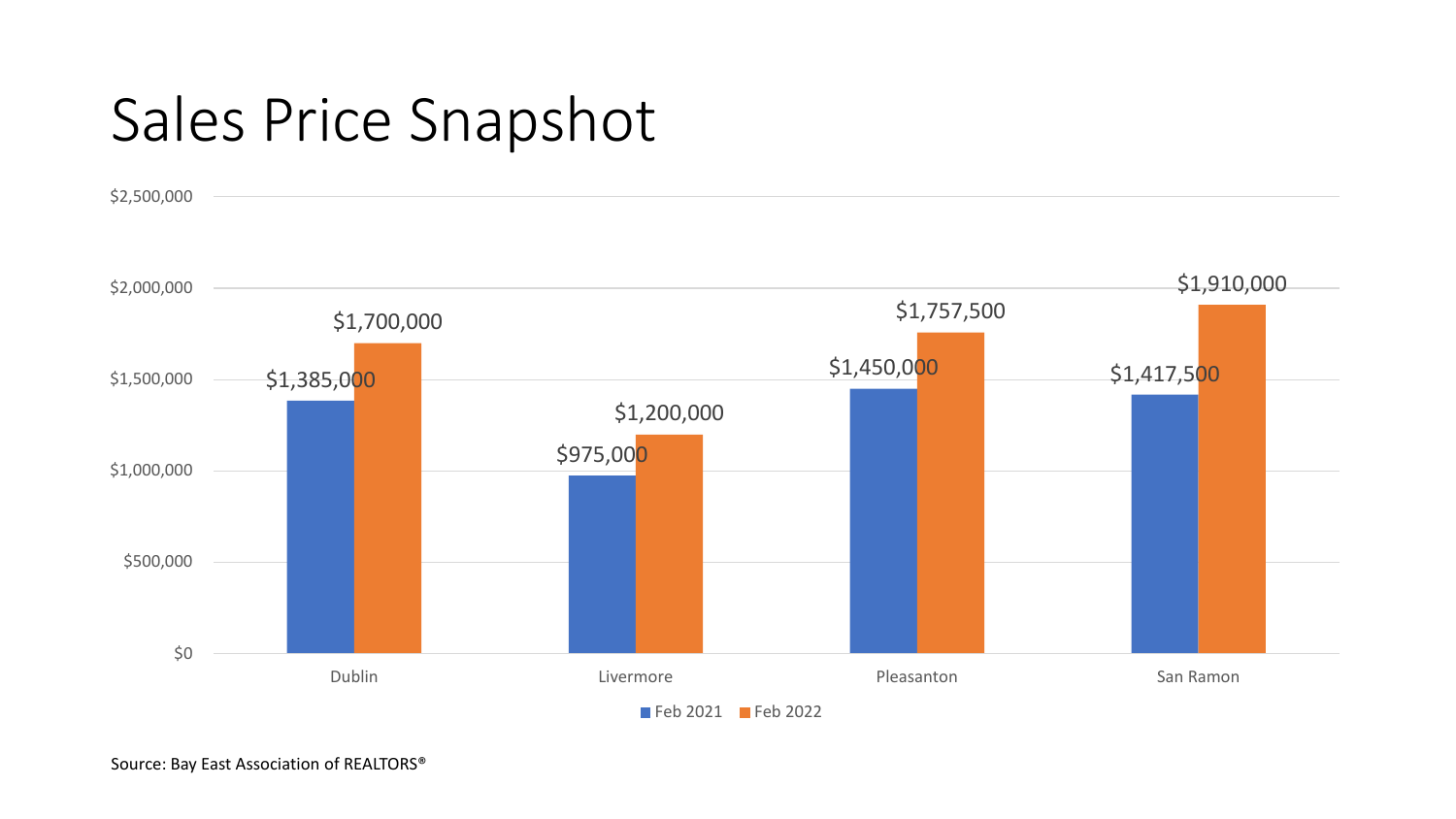# Homes Sold in the Tri-Valley

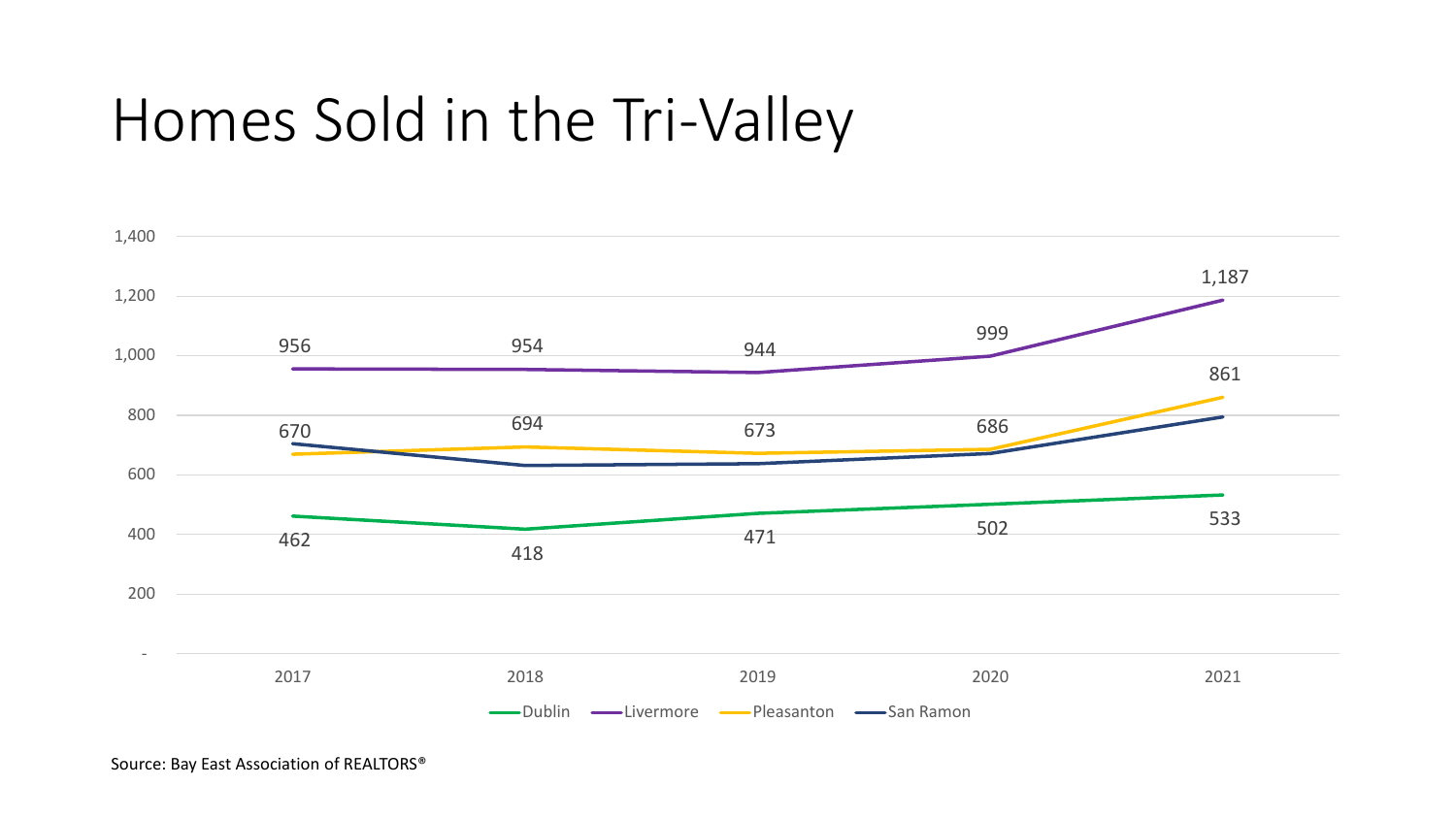# Sales Activity Snapshot

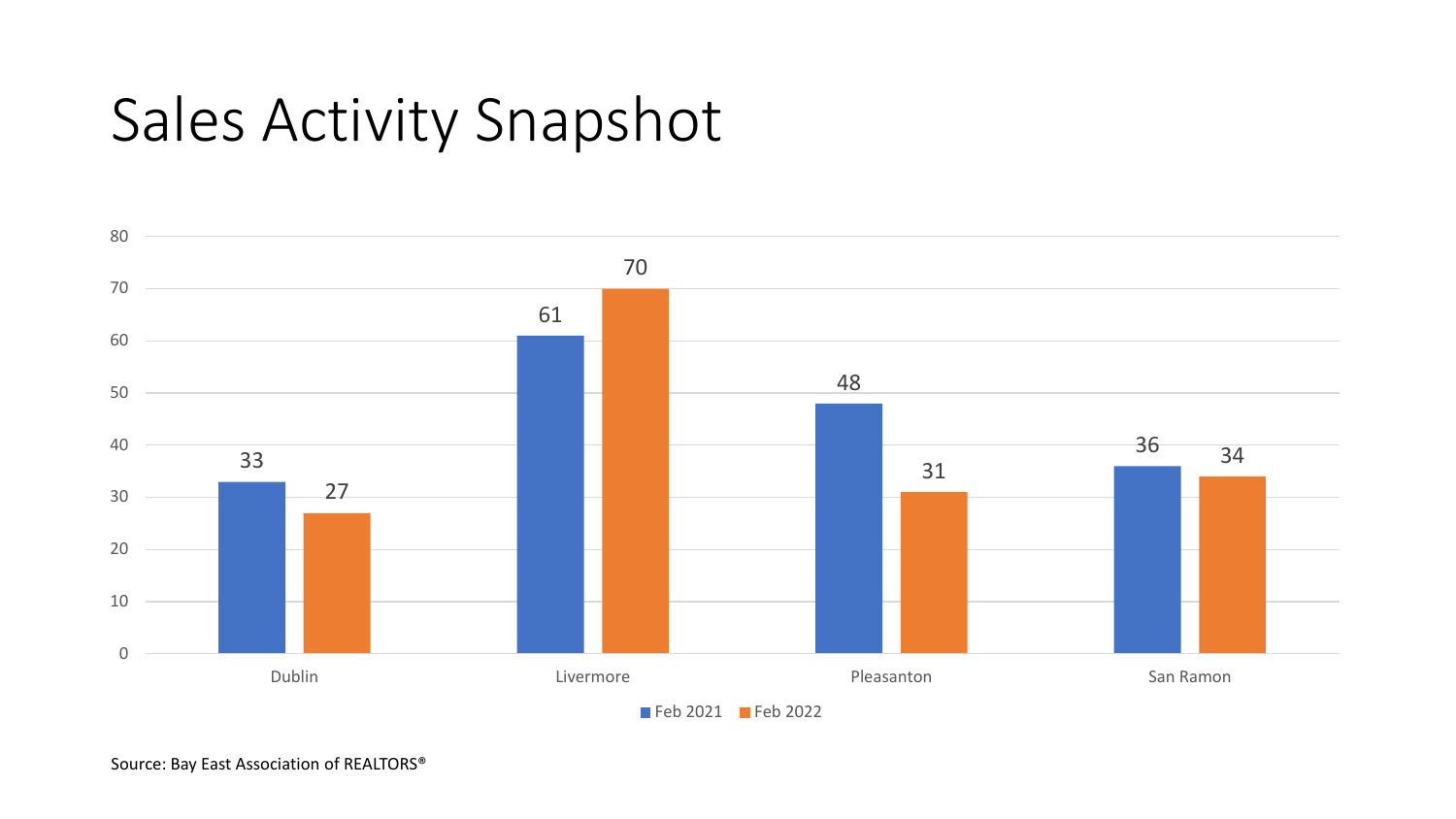# Days on Market Snapshot

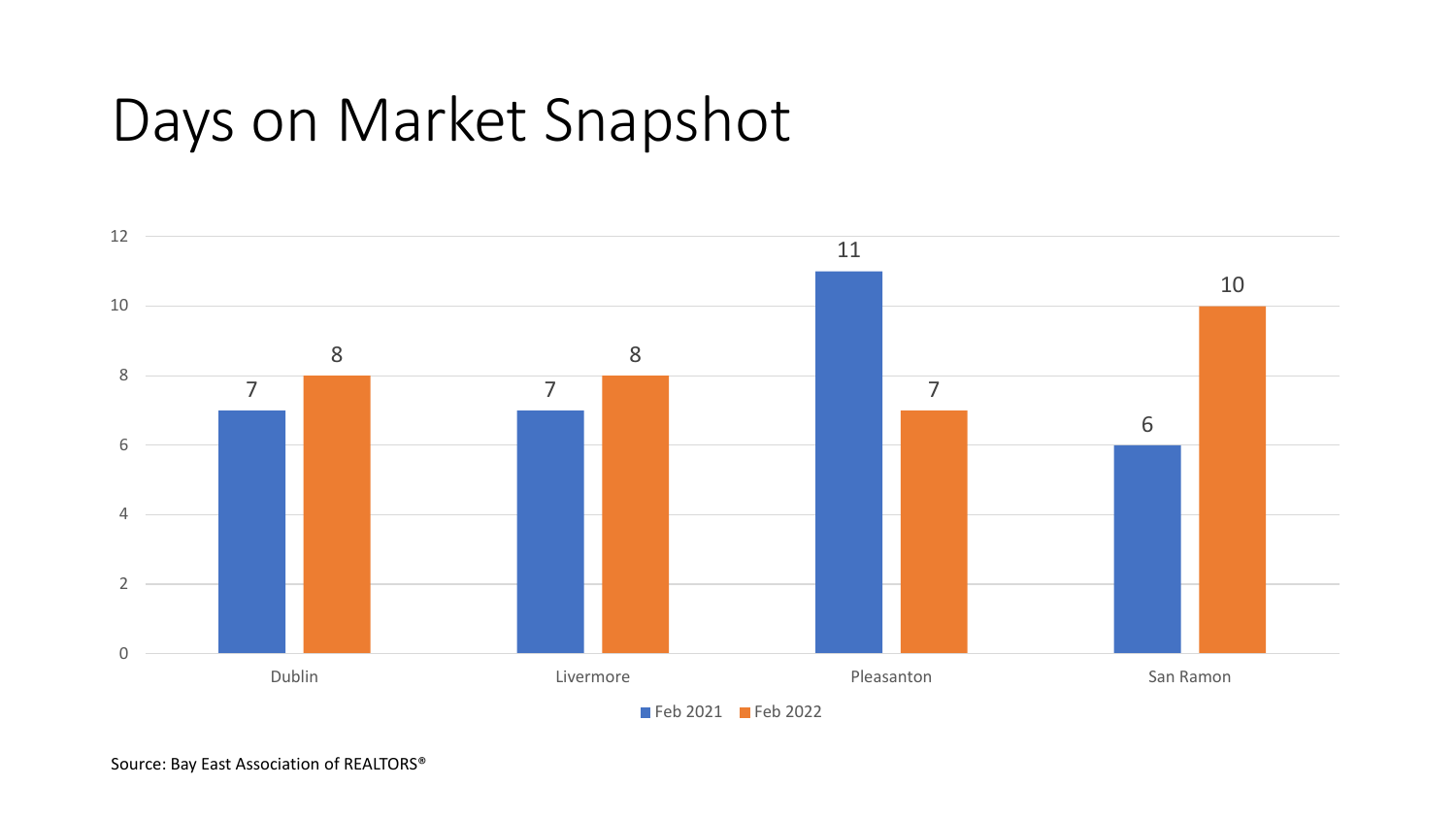### Pending Sales Snapshot